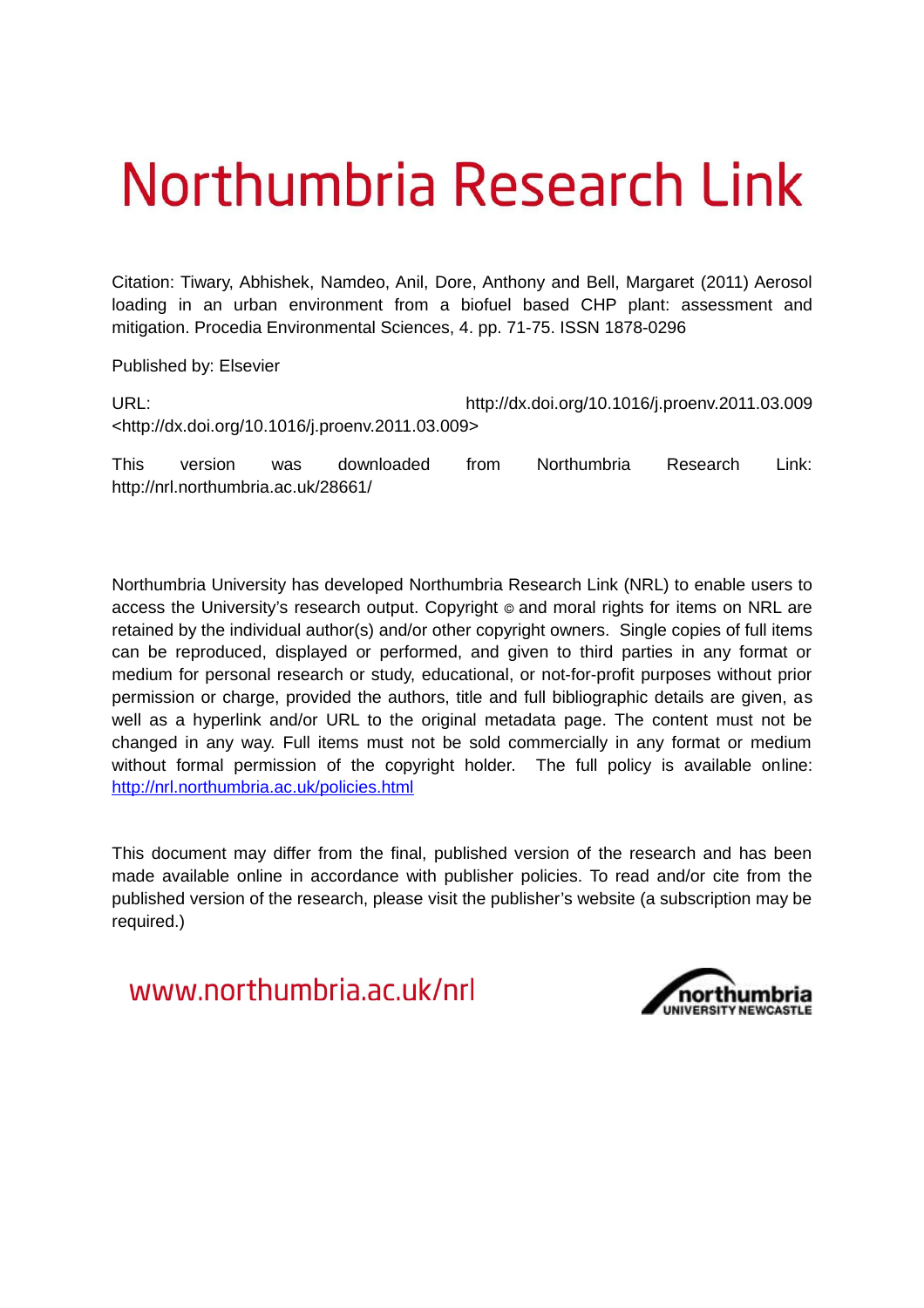

Available online at www.sciencedirect.com



Procedia Environmental Sciences 4 (2011) 71–75



### Urban Environmental Pollution 2010

## Aerosol loading in an urban environment from a biofuel based CHP plant: assessment and mitigation

A Tiwary <sup>a,\*</sup>, AK Namdeo<sup>a</sup>, AJ Dore<sup>b</sup>, MC Bell<sup>a</sup>

*<sup>a</sup>Civil Engineering and Geosciences, Newcastle University, Newcastle upon Tyne, NE1 7RU, UK. <sup>b</sup>Centre for Ecology and Hydrology, Bush Estate, Penicuik, Midlothian, EH26 0QB, UK.* 

 Received date September 30, 2010; revised date January 30, 2011; accepted date January 30, 2011

#### **Abstract**

This study presents outcomes from a preliminary dispersion modeling exercise for the extent of aerosol loading owing to enhanced biomass combustion in the future energy mix. Secondary aerosol generation potential from photochemical interactions between the precursor emissions from a typical biomass based combined heat and power (CHP) plant and the associated local emissions from harvest and transportation of the biofuels has been estimated for a peri-urban site in the UK. The study provides results for two options – one, direct firing of the energy crop (*miscanthus*) i.e. base case; two, biomass gasification prior to combustion i.e. mitigation. We demonstrate that on considering the main life cycle stages of biofuel use i.e. harvest, transportation and combustion, the overall effect of the mitigation option is trivial. This is primarily due to increased emissions from harvest and transportation stages while meeting additional biomass feedstock demands incurred in achieving identical energy output as the base case.

© 2011 Published by Elsevier BV Open access under [CC BY-NC-ND license.](http://creativecommons.org/licenses/by-nc-nd/3.0/) *Keywords:* biofuel; miscanthus; secondary aerosols; photochemical; CHP; decentralised generation.

#### **1. Introduction**

The role of combined heat and power (CHP) plants in securing next generation energy supplies, mainly towards sustainable climate change mitigation from this sector, has been recognized by several governments worldwide. Ligno-cellulose crops (called so owing to their characterization with high lignin and cellulose contents) such as perennial rhizomatous grasses, short rotation coppiced wood, etc. have been identified as solid biofuel sources contributing to this technology with low green house gas emissions and hence considered as "cleaner fuel". As a consequence, there has been large-scale land use shift towards bioenergy production in many areas around the world. For example, in England the Energy Crops Scheme promotes the amount of energy crops that can be grown in appropriate locations and through this initiative approximately 7500 ha of bioenergy crops have been established between 2001 and 2007 alone [1].

<sup>\*</sup> Corresponding author. Tel.: +44-191-222-3682; fax: +44-191-222-6502.

*E-mail address*: abhishek.tiwary@ncl.ac.uk.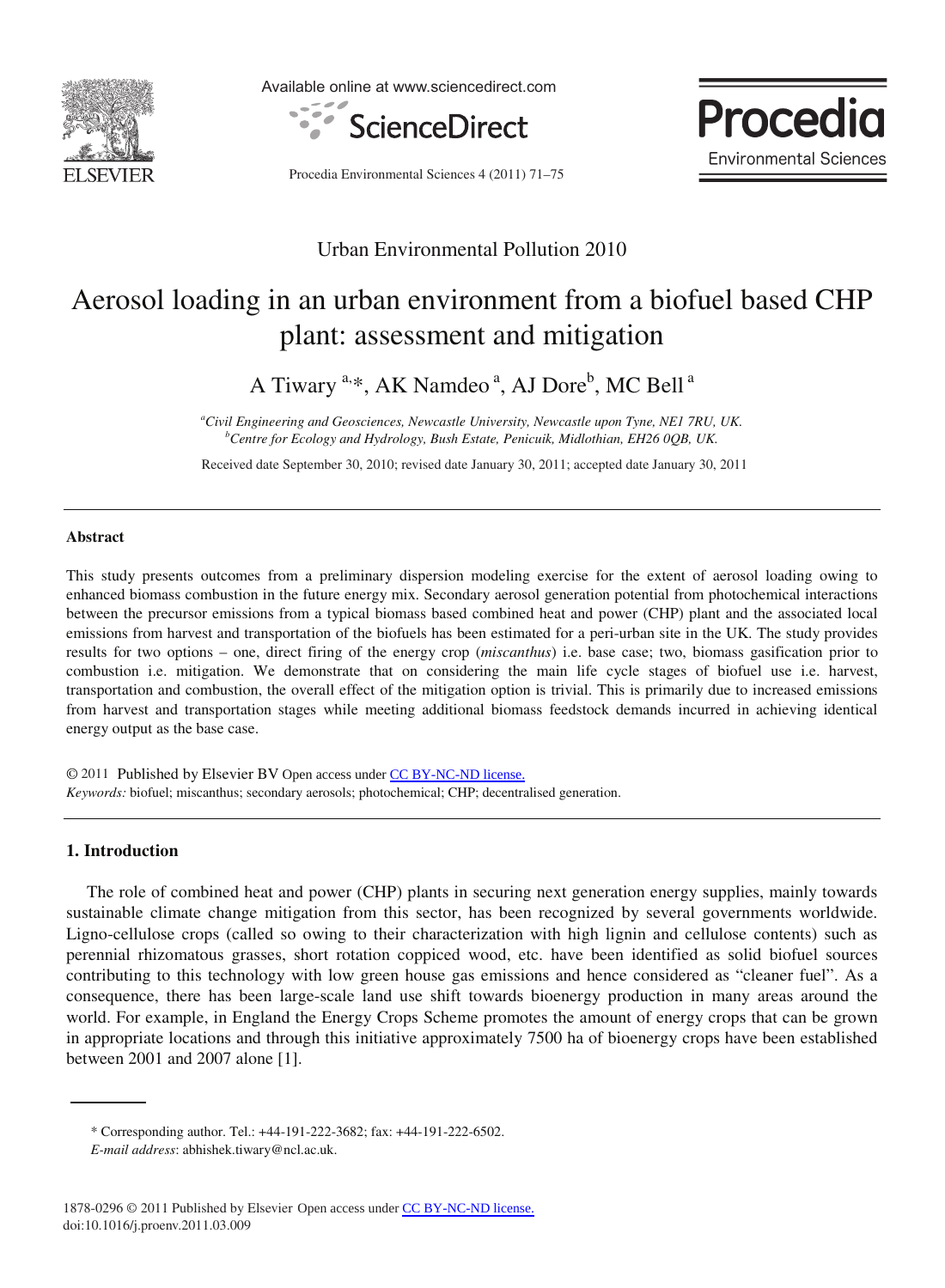A recent study has performed GIS-based suitability assessment of appropriate locations in England for growing Miscanthus [2]. Their study considered available information on relevant factors such as yield potential, hydrology and social acceptability in determining appropriateness and can be treated as the most recent advancement till date in applying spatial modeling techniques for identifying the land areas where biomass crops are most likely to be planted under different scenarios, alongside possible future expansion potentials. However, it is still early days to appraise its real benefits in terms of overall sustainability. Potential air quality issues in an urban environment, arising from such distributed electricity generation plants located at per-urban sites in close vicinity to bioenergy crop plantations is not considered extensively in the current state of affairs while proposing new developments. This is owing to limited capabilities in the current operational models to make realistic predictions of secondary pollutant formation, rooted primarily in the inadequacy of the emission inventory applied to model such scenarios. Precise estimation of greenhouse gas and ammonia emissions from harvest sites at any time of the year would depend on farm management practices, soil type, fertilizer use, type of crop, size and location of the farm, etc. This makes quantification of the sources and successful targeted measures and policies for their mitigation very difficult [3]. On the other hand, there has been a growing amount of research focused on mitigating the precursor emissions from the stack of a CHP plant, mainly through pre-processing of the fuel to attain higher combustion efficiency – for example, biomass gasification prior to combustion [4].

This paper presents preliminary results from a dispersion modeling exercise to assess the extent of secondary aerosol loadings in an urban environment from enhanced biomass combustion in the future energy mix. It utilizes a life cycle approach to generate the emission inventory from constituent activities on a city-scale which is then used to quantify the secondary inorganic aerosol formation potential from photochemical interactions between the emissions from the stack of a CHP plant and the local harvest site for two case scenarios.

#### **2. Methodology**

The main scope of this study is to assess the potential secondary aerosol loadings from photochemical interactions between precursor emissions from a CHP plant and the emissions from the neighboring harvest sites. This is aimed to establish the level of air quality issues, if any, from such future developments and the possible mitigation measures to provide sustainable solution to urban energy provision from distributed generation using renewable sources. A hypothetical situation has been assumed for a city-scale domain in the UK midlands (Figure 1). It comprises of a 50 MW-electricity CHP plant operating on locally sources biomass (miscanthus) from 3 nearby



**Figure 1: City-scale model domain used in the study showing spatial distribution of different sources – point (Biomass plant); area (Bioenergy crop fields); line (road network).**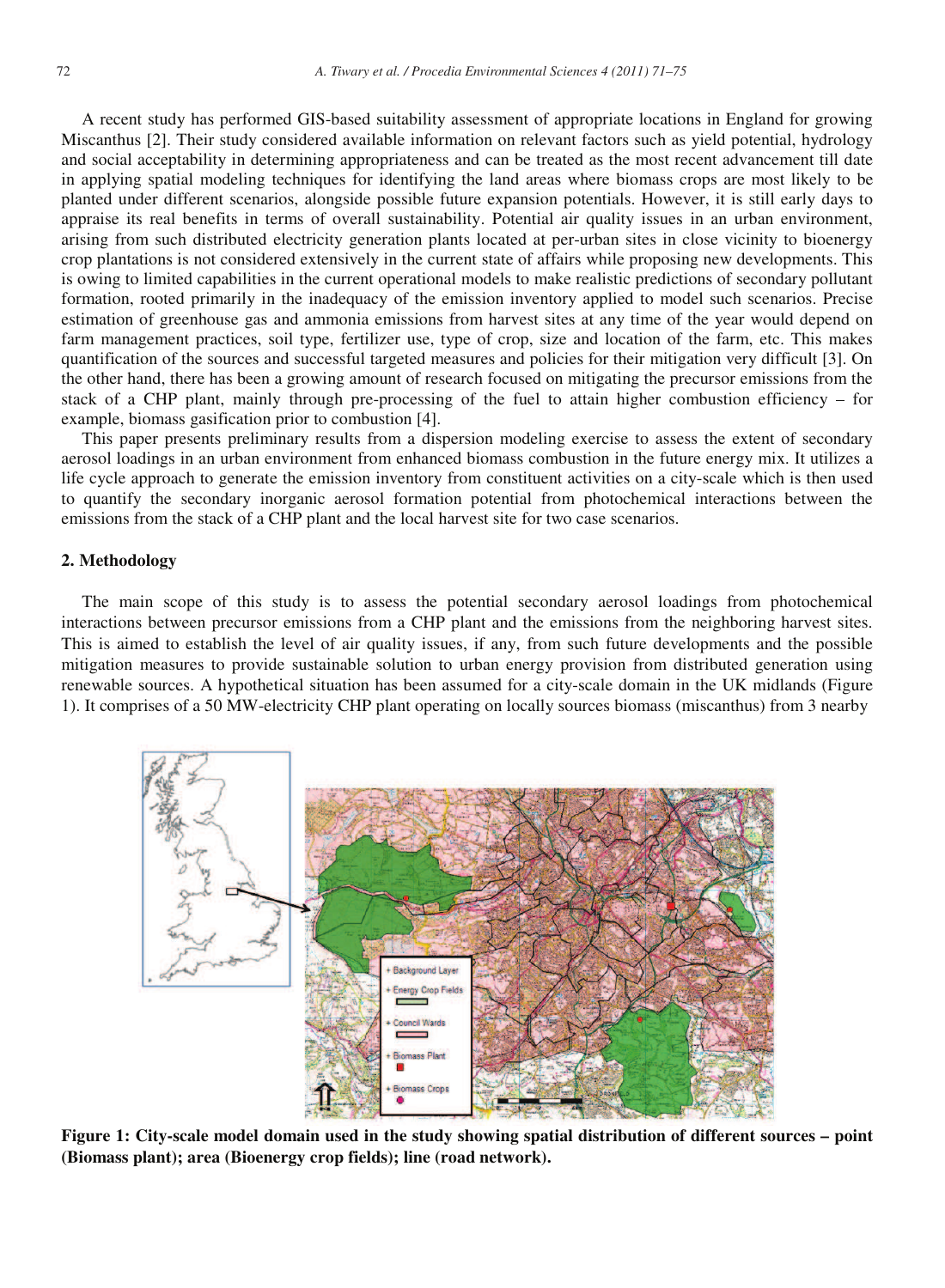locations - one relatively small site  $(2 \text{ km}^2)$  close to the biomass facility located on the eastern fringes of the city and two relatively larger plots located on the southern  $(14 \text{ km}^2)$  and on the western  $(24 \text{ km}^2)$  fringes of the city.

The study covers two scenario cases, both utilizing current technologies (2010), in order to assess the inorganic aerosol generation potential:

**Case 1** (Base scenario) – It assumes direct firing of energy crop (*Miscanthus*) in the CHP plant.

**Case 2** (Mitigation scenario) – It represents biomass gasification prior to combustion using integrated gasification/ combined cycle technology.

The study was carried out in two steps – one, preparation of the emissions inventory to populate the sources of precursor gases on a life cycle basis; two, application of dispersion model to estimate the photochemical inorganic secondary aerosol generation potentials. The emission database for the CHP system has been generated on the life cycle basis, including all the constituent activities such as biomass harvest, local transport and combustion in the CHP plant (Figure 2). This is developed using literature data from a recently reported study on this topic [4] and inventoried information from a European project [5]. It can be clearly noted that harvest of the biofuels contribute to majority of the emissions. This is followed by the emissions from transportation of the feedstock to the processing plant whereas the emissions from the stack itself are mainly composed of acidic releases ( $SO_2$  and  $NO_x$ ). More details on the assumptions made to derive these emission figures can be found in the two citations mentioned above.

Secondary inorganic aerosol generation potentials for the two case scenarios were estimated using the FRAME (Fine Resolution Atmospheric Multi-pollutant Exchange) photochemistry modeling framework. FRAME is a Lagrangian atmospheric transport model used to assess the long-term annual mean deposition of reduced and oxidized nitrogen and sulfur over the UK landscape. It has been widely applied as a robust multi-chemical species tool. It comprises of a dry and an aqueous phase chemistry scheme for sulfur and oxidized nitrogen to estimate  $NH_4^+$ ,  $NO_3^-$  and  $SO_4^-$  aerosol formation. This is the main pathway for aerosol formation studied in this paper and the FRAME emission inventory had been adequately modified to capture the chemistry involved.

The output domain for the FRAME model typically covers the entire British Isles at a grid resolution of 5km [6]. In this study the national emission inventory was modified to account for the sources within the case study boundary to reflect the inclusion of a CHP plant as well as three nearby harvest sites for perennial biofuel crops. In the next step the FRAME model was re-run in order to assess the photochemical transformations and dispersion of the additional aerosol loading for the base case and the mitigation case using local meteorology for 2007.



**Figure 2: Emission inventory generated for the constituent activities on a life cycle of a CHP system.**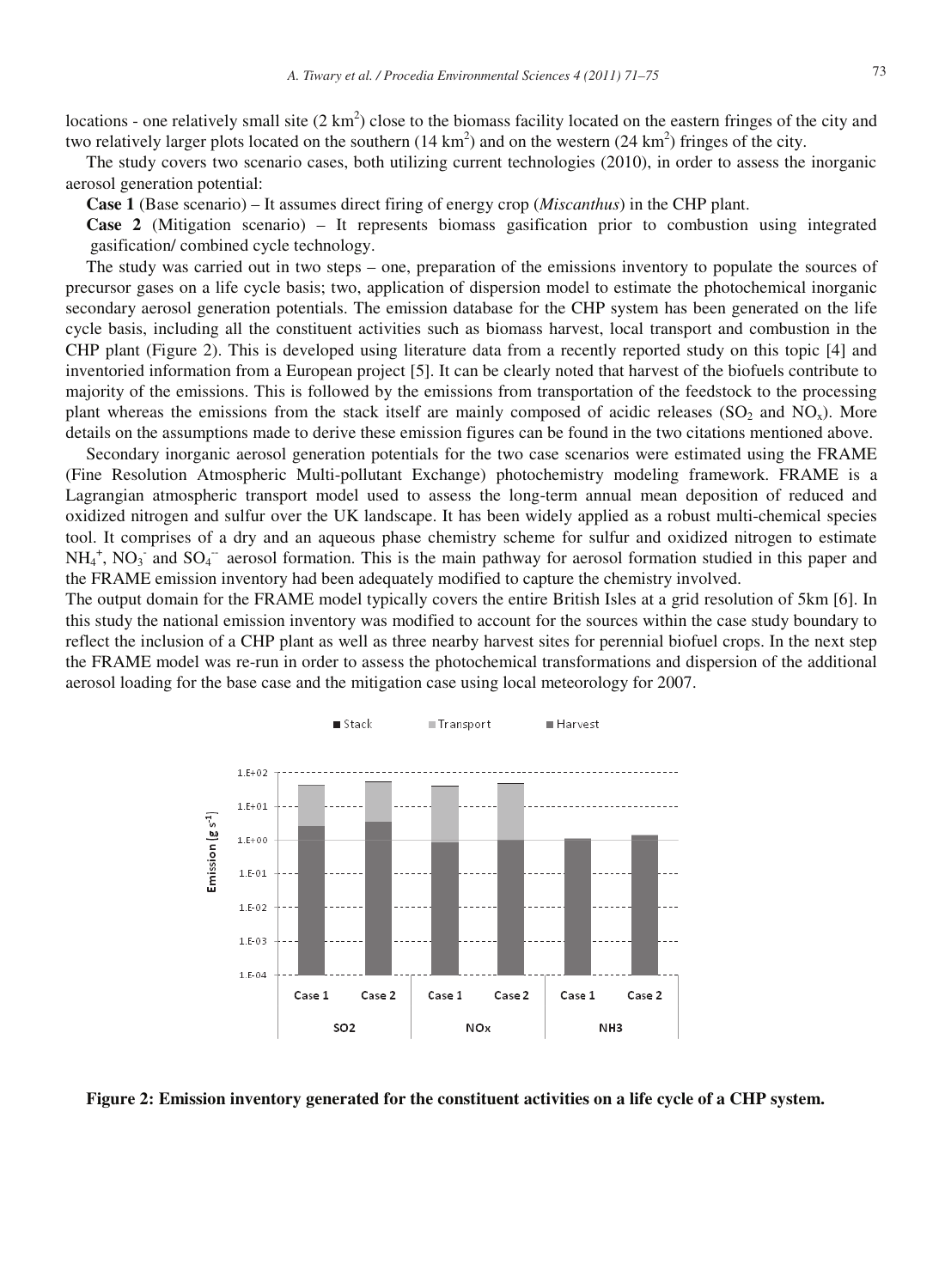#### **3. Results**

Utilization of locally sourced biofuel seems to accentuate secondary aerosol production in the base case (Figure 3a). This is mainly owing to photochemical neutralization of the acidic emissions from the CHP plant with ammonia released from neighboring harvest sites, resulting in additional aerosol loadings of up to 1  $\mu$ g m<sup>-3</sup> in certain parts of the city.

Biofuel gasification prior to combustion was aimed to mitigate the aerosolisation potential by reducing the release of precursor acidic emissions from the stack of the CHP plant. However, on considering all the life cycle stages at the systems level, this study demonstrates that the overall implication for this mitigation is seemingly traded off by increased emissions from harvest and transport stages incurred while meeting additional biomass feedstock demands for this option (Figure 3b). Therefore, transportation of biofuels holds significant potential to optimize the aerosol loadings, both from the direct emissions as well as the interactions of the nitrogen oxides with the VOC emitted from vegetation. However, the latter has not been covered in this study owing to the lack of modeling capabilities to capture the intricate  $VOC/NO<sub>x</sub>$  chemistry.



**Figure 3: Footprint plot showing the secondary inorganic aerosol loading from photochemical interactions between precursor emissions of the CHP system (harvest, stack and transport) (a) Case 1; (b) Case 2.** 

#### **4. Conclusions**

Our results suggest that photochemical interactions between the precursor emissions from the stack of the CHP plant and the harvest emissions from the nearby growing sites can lead to an increase in the aerosol loading on a regional scale. The proposed mitigation of biomass gasification prior to combustion does not appear to be effective in reducing aerosolization potentials, primarly owing to increased emissions from additional harvest and transportation demands for this option in order to obtain identical energy output as the base case. It is evident that additional interactions of the road transport emissions, involved in the delivery of the fuel to the combustion plan, can play a significant role in mitigating the aerosolization. This needs careful assessment prior to large scale implementation of distributed electricity production units, especially in cities with established air quality